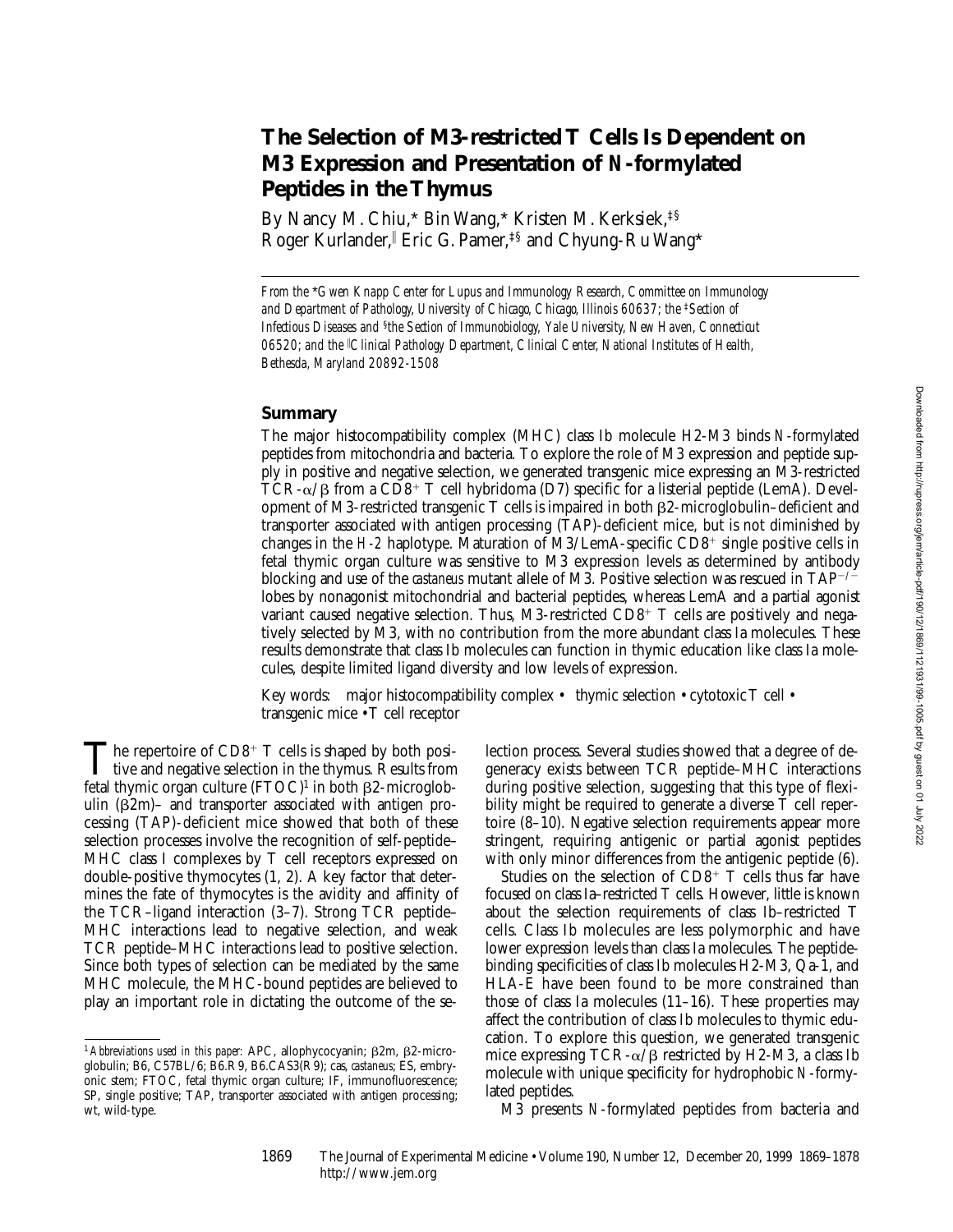mitochondria to  $CD8^+$  CTLs (17, 18). M3 is nonpolymorphic in most strains of mice, and thus may have evolved to present this class of peptides, which are not presented by class Ia molecules (19). M3 was originally identified as the MHC molecule that presents allelic forms of the maternally transmitted factor (MTF) peptide, which is encoded at the NH2 terminus of the mitochondrial *ND1* gene (20–22). Subsequently, an allelic variant of the mitochondrial *COI* gene was also found to be presented as a minor histocompatibility antigen by M3  $(23)$ . Additionally, M3 has been found to present three peptides from the intracellular pathogen *Listeria monocytogenes*, namely LemA (fMIGWII [24, 25]), Fr38 (fMIVIL [26]), and fMIVTLF (27). Adoptive transfer of M3-restricted, *Listeria*-specific CTLs protects animals from infection, suggesting that M3 plays an important role in the host defense against intracellular bacteria (28).

M3 is encoded at the telomeric end of the mouse *H-2* complex, and shares many conserved features with class Ia molecules, including interaction with CD8 (22, 29). *M3* message can be detected in most adult tissues and during early embryonic development, although at much lower levels than class Ia molecules (30). We have recently shown that the majority of M3 is retained intracellularly because of a lack of endogenous antigen supply (31). M3 is undetectable on the surface of thymocytes and thymic epithelial cell lines by staining with a monoclonal reagent. However, surface expression of M3 can be induced on antigen presenting cells by addition of exogenous *N*-formylated peptides. This expression pattern raises the question of the role of M3 in thymic education. Can a molecule with such a low level of expression contribute to selection of T cells restricted by this molecule? Furthermore, because the pool of endogenous mitochondrial peptides is limited both in amount and diversity (13 sequences, only 2 of which bind M3 with high affinity), M3-restricted T cells may have a very low possibility of autoreactivity. This might lessen the requirement for M3 to participate in negative selection.

In this study, we analyzed positive and negative selection in TCR transgenic animals bearing the D7 TCR specific for listerial peptide (LemA) in the context of M3. We show that M3 is the primary selecting element for M3-restricted T cells. Similar to class Ia-restricted T cells, positive selection and negative selection of M3-restricted T cells were peptide dependent. The essential role of M3 in the selection of a subset of pathogen-specific T cells indicates that MHC class Ib molecules play a significant role in T cell repertoire development and, consequently, in defense against microbial infection.

### **Materials and Methods**

*Cloning of D7 TCR Transgenic Constructs.* The following oligonucleotides were used in reverse transcription PCR on cDNA from clone CN.8 (28):  $Va10cas 5' - AACGTCGCAGCTC-$ TTTGCAC-3', Vß5.2cass 5'-AAGGTGGAGAGAGACAAAGG-ATTC-3' (32), Alcon 5'-GATGTTTTACTGGTACACAG-3', and C $\beta$ reverse 5'-TGTGCTTGGCCAGGGGTTCTT-3'. For cloning of the full VDJ regions from D7 hybridoma genomic DNA, the following primer pairs were used:  $V\alpha$ 10lead-XmaI 59-GACCCGGGCTTCTCACTGCCTAGCCATGAAGAGC- $CTGCTGAGCTCTCTG-3'$  and  $J\alpha$ D7intron-NotI 5'-CTTA-CGGCCGAGGAAGTACTGTCCTGAG-3', and Vß5.2lead-XhoI 5'-CCAGCATCTCGAGAAGAAGCATGTCTAAC-3' and JB2.2intron-SacII 5'-GATGCCGCGGAGCTGTCCTGCT-CTGAATATCTTC-3'. The amplified D7 TCR- $\alpha$  and - $\beta$  DNA fragments were sequenced and cloned into the XmaI and NotI sites in TCR- $\alpha$ cass, and into the XhoI and SacII sites in TCR- $\beta$ cass (TCR cassette vectors were provided by Drs. C. Benoist and D. Mathis, Harvard Medical School, Boston, MA [33]).

*Generation of M3-restricted LemA-specific TCR Transgenic Mice (D7 Tg).* The  $\alpha$  and  $\beta$  TCR transgenic constructs were cotransfected with the neomycin resistance plasmid (pPNT-neo) into R1 embryonic stem (ES) cells (strain 129) by electroporation, as described previously (34). Transfected cells were selected by G418, and the TCR- $\alpha$  and - $\beta$  transgenes were detected by PCR using V $\alpha$ 10lead-XmaI and J $\alpha$ D7intron-NotI, and V $\beta$ 5.2cas and J $\beta$ 2.2intron-SacII. Presence of both transgenes was confirmed by Southern blot with probes for the constant regions of TCR- $\alpha$ (35) and TCR- $\beta$  (36) on HindIII– or EcoRI-digested genomic DNA, respectively. ES cells containing both  $TCR-\alpha$  and  $-\beta$ transgenes were injected into C57BL/6 (B6) blastocysts to generate chimeric mice at the Gwen Knapp Center Transgenic Facility. Chimeric mice that contained high levels of  $V\beta5+Ly9.1+$ cells in PBL were chosen as founders and bred with B6 mice to produce transgene-positive offspring. Three lines of transgenic mice were established. The development of the transgenic T cells in these three lines of mice is quite similar. Therefore, only one transgenic line was used for further breeding.

*Mice.* B6, B10.D2,  $\beta 2m^{-/-}$ , TAP<sup>-/-</sup>, and TCR- $\alpha^{-/-}$  mice were purchased from The Jackson Laboratory. B6.CAS3(R9) (B6.R9)—carrying a haplotype with *H2-K* through *H2-D* from B6 and the rest of *H2*, including M3, from *Mus musculus castaneus* (cas3)—was provided by Dr. Kirsten Fischer Lindahl (University of Texas, Southwestern Medical Center, Dallas, TX). Mice were housed in the conventional animal facility or in the barrier facility of the University of Chicago. During backcrosses, animals were typed for transgene by expression of  $V\beta5$  on CD8<sup>+</sup> PBLs. Where V $\beta$ 5 expression was minimal, PCR of D7  $\alpha$  and  $\beta$  chains was performed as stated for ES cell typing. Changes in haplotype, as well as loss of functional  $\beta$ 2m or TAP, were detected by loss of staining with FITC–anti-K<sup>b</sup>. TCR- $\alpha$ <sup>-/-</sup> status was assessed by expression of endogenous  $V\alpha$ 2 on TCR- $\alpha$ / $\beta$ <sup>+</sup> PBLs, and confirmed by Southern blot analysis of HindIII-digested genomic DNA with a probe for the TCR  $C\alpha$  region. To type D7+B6.R9 animals, PBLs were incubated with 10  $\mu$ M of LemA peptide for 4 h at 37°C, and stained for M3 surface expression by anti-M3 mAb (mAb130).

*FTOCs.* Fetal thymi were cultured according to procedures described by Ashton-Rickardt et al. (1). In brief, thymic lobes from gestational day 16.5 fetal mice were placed onto nitrocellulose filters (Millipore Corp.). Filters were placed in 2-cm-diameter dishes, then incubated for 10 d at  $37^{\circ}$ C in RPMI 1640 medium containing 10% fetal bovine serum (HyClone), 2 mM l-glutamine, 20 mM Hepes, 50  $\mu$ M 2-ME, nonessential amino acids, sodium pyruvate, penicillin, and streptomycin (RPMI-10). The peptide and media were replenished every day where indicated.

*Abs, M3-LemA Tetramer, and Peptides.* The following mAbs were purchased from PharMingen: FITC–anti-CD8a, PE–anti-CD8 $\alpha$ , PE–anti-V $\alpha$ 2, CyChrome–anti-CD4, FITC–anti-V $\beta$ 5, FITC–anti-Kb, FITC–anti-IAb, biotin–anti-Ly9.1, and biotin– mouse anti–hamster IgG. Y3, anti-K<sup>b</sup>; and B22, anti-D<sup>b</sup> were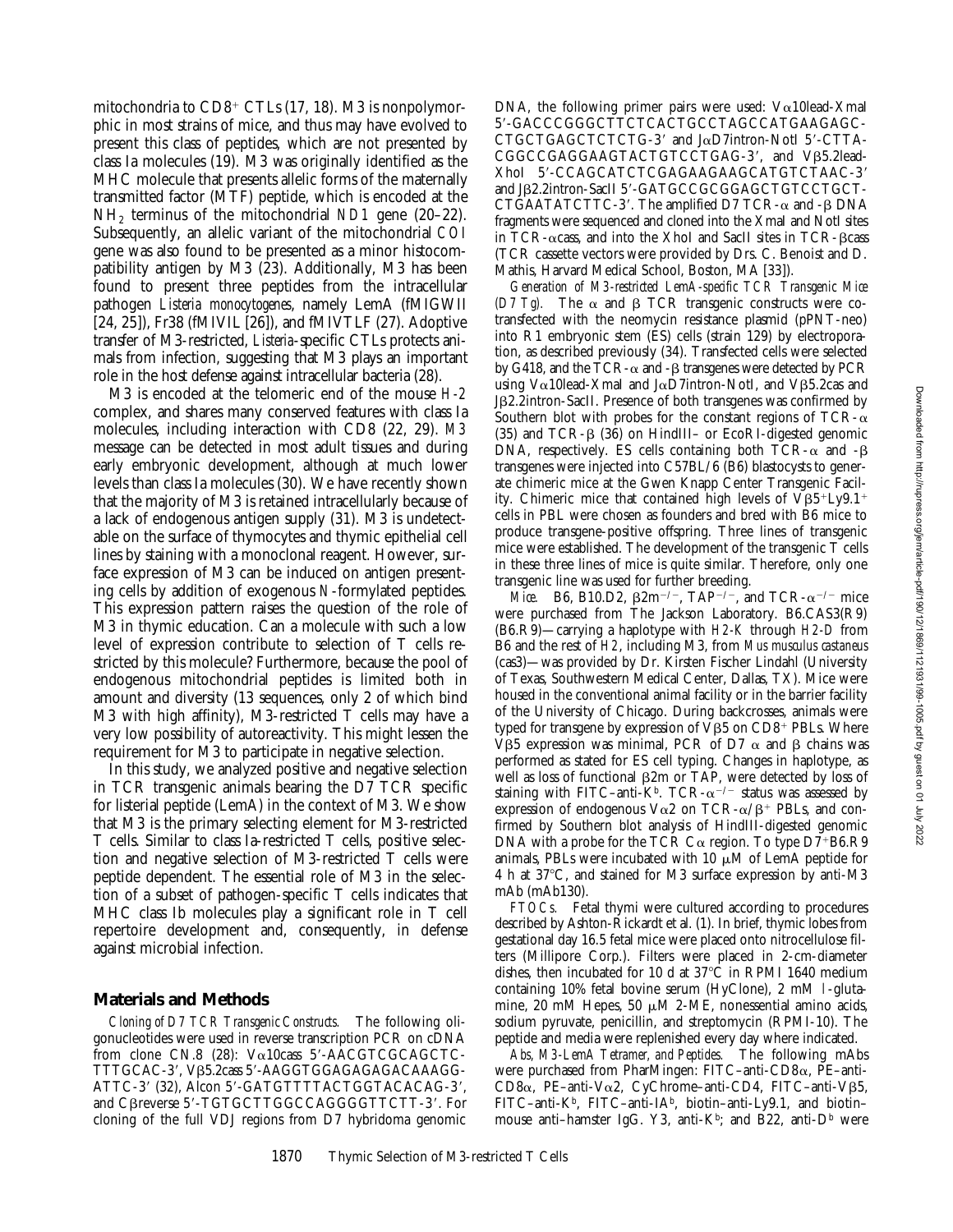purchased from American Type Culture Collection. PE–M3- LemA tetramer and allophycocyanin–M3-LemA tetramer were prepared as described previously (37). mAb130 was purified as described previously (38). Synthetic peptides were purchased from Research Genetics. Peptide sequences were as follows: LemA, fMIGWII; LemA<sub>5I→A</sub>, fMIGW<u>A</u>I; LemA<sub>6I→A</sub>, fMIG-WAI; Fr38, fMIVIL; ND1, fMFFINIL; ND4, fMLKIILP; and COI, fMFINRWLFS. All peptides were  $>90\%$  pure as determined by mass spectrometry. Peptides were dissolved in DMSO at concentrations of 1–20 mM.

*Cell Preparations and Flow Cytometric Analysis.* Thymocyte suspensions were prepared from cultured fetal thymi by mechanical desegregation in RPMI-10 media, and stained in immunofluorescence (IF) buffer (HBSS containing 2% fetal bovine serum and  $0.1\%$  NaN<sub>3</sub>) using combinations of fluorescent-conjugated Abs for 30 min at  $4^{\circ}$ C. When staining involved M3-LemA tetramer, incubation time was extended to 1 h. The stained cells were analyzed by flow cytometry using a FACSCalibur™ (Becton Dickinson) with the CELLQuest™ software. Thymic stromal cell suspensions were prepared by digesting fetal thymi in 0.1% trypsin, 0.5 mM EDTA for 40 min at  $37^{\circ}$ C. Digestion was stopped by addition of IF buffer. After mechanical disruption of the lobe, cells were harvested and washed two times with IF buffer before cell surface staining experiments (10). Cells were stained with anti-M3 mAb (130) followed by biotinylated mouse anti–hamster IgG, and a third incubation with streptavidin-conjugated PE and FITC-anti–I-Ab. Staining with each reagent was performed for 30 min on ice in IF, followed by washing with the same buffer. The expression of M3 on I-A<sup>b</sup>-positive thymic stromal cells was analyzed by FACS®.

*CTL Assays.* CTL effectors were established by culturing splenocytes of D7+TCR- $\alpha$ <sup>-/-</sup> mice at 5  $\times$  10<sup>6</sup> cells/ml in RPMI-10 with 5  $\mu$ M of LemA peptide for 3 d at 37°C.  $1 \times 10^6$ target cells were incubated in RPMI-10 with or without 1  $\mu$ M of LemA peptides for 18–20 h. Cells were washed free of excess peptide and labeled with 100  $\mu$ Ci [<sup>51</sup>Cr]sodium chromate for 1 h at 37°C. Target cells  $(1 \times 10^4 \text{ cells})$  were added to round-bottomed microtiter wells containing effector cells. After 4 h incubation at 37°C, 100  $\mu$ l of supernatant from each well was removed and assayed for  ${}^{51}Cr$  release. Percent specific lysis = (experimental - spontaneous release)  $\times$  100/(maximal release - spontaneous release). Limiting dilution analysis for CTL precursor frequency was performed on fetal thymic lobes after 10 d of culture. Four or five lobes from each treatment were pooled, and thymocytes were diluted to concentrations between 10,000 and 3 cells per well and incubated with  $1 \times 10^6$  irradiated B6 stimulators per well, 10 U/ml IL-2, and 5  $\mu$ M LemA peptide. Peptide was replenished at days 3 and 6. On day 7, 51Cr-labeled LemA-coated L929 targets were added at  $1 \times 10^4$  per well, and <sup>51</sup>Cr release was measured after 4 h.

*Cytokine Assay.* Splenocytes from  $D7^+$  mice  $(5 \times 10^5 \text{ cells per})$ well) were cultured in round-bottomed microtiter wells in a final volume of 200  $\mu$ l of RPMI-10, with 10  $\mu$ M of various peptides. After 48 h, the culture supernatants were harvested and the levels of IFN-g were quantitated by sandwich ELISA (PharMingen).

#### **Results**

*Generation of Transgenic Mice Expressing an M3-LemA–specific TCR.* The D7 hybridoma generated from CTL clone CN.8 was chosen for the construction of TCR transgenic mice  $(25, 28)$ . This CTL is CD8<sup>+</sup> and specific for a listerial

peptide, LemA (f-MIGWII), in the context of M3, and can confer protection from infection by adoptive transfer. Leader and J-C intron primers were designed and used to clone the entire coding sequence ( $V\alpha$ 10.2J $\alpha$ D7 and V $\beta$ 5.2J $\beta$ 2.2) from D7 hybridoma DNA into the TCR cassette vectors (33). Three lines of D7 transgenic mice were generated and bred onto the B6 background. Lymphocytes isolated from thymus, spleen, and lymph nodes of D7 transgenic mice were stained with FITC–anti-CD8, PE–anti-CD4, and APC–M3-LemA tetramer to examine the development of  $D7^+$  T cells. FACS<sup>®</sup> analysis showed that  $D7^+$  T cells (M3-LemA tetramer positive) are highly enriched in the CD8 lineage (Fig. 1 A). Compared with nontransgenic controls, the transgenic mice showed an increase in percentage of  $D7+CD8+$  cells (4-fold in thymus, 20-fold in spleen, and 18-fold in lymph node).

Splenocytes from transgenic animals were evaluated against nontransgenic littermates for antigen-specific responses against the hexameric LemA peptide. Nontransgenic splenocytes showed no reactivity to LemA peptide (data not shown). Splenocytes from D7 animals developed into M3-restricted, LemA-specific CTLs after 3 d in culture with LemA peptide. D7 CTLs specifically lysed LemA-coated L929 targets bearing the wild-type M3 allele (*M3wt*) (Fig. 1 B). B10.CAS2 fibroblasts express a mutant *castaneus* allele of M3 (*M3cas*) that does not present *N*-formylated peptides efficiently. LemA-coated B10.CAS2 targets were only slightly susceptible to lysis, whereas an *M3wt* transfectant of B10.CAS2 (TR8.4a) was recognized as efficiently as the L929 targets. These data suggest that D7 transgenic T cells preserve functional capacities and antigenic specificity of the original T cell clone.

*Development of D7*1 *T Cells Is MHC Unrestricted and TAP and* b*2m Dependent.* Because M3 is nonpolymorphic and expressed at low levels, it is possible that M3-restricted T cells are selected on the more abundant class Ia molecules H-2K, D, or L. We bred the D7 transgenes onto the B10.D2 background which bears the *H-2<sup>d</sup>* class Ia molecules to see if the selection and development of M3-restricted T cells was dependent on a particular class Ia allele. Staining with M3- LemA tetramers showed that  $D7+CD8$ <sup>+</sup> T cell development is unimpaired in the B10.D2 background (Fig. 2 A). To eliminate the possibility that class Ia interaction with endogenous  $\alpha$  chains contributes to positive selection, we bred the transgene onto the  $TCR-\alpha^{-/-}$  background. The CD8<sup>+</sup> population in D7<sup>+</sup>TCR- $\alpha$ <sup>-/-</sup> mice is exclusively positive for M3-LemA tetramer staining (Fig. 2 B), showing that the D7 TCR is sufficient for selection. The development of transgenic T cells is impaired in TCR- $\alpha$ <sup>-/-</sup> TAP<sup>-/-</sup> and  $\beta 2m^{-/-}$  mice (Fig. 2 B). These data suggest that the selection and development of  $D7^+$  T cells requires the presentation of peptide on a class I molecule. Both TAP and  $\beta$ 2m have been shown to be important for the expression of M3 on the cell surface (31, 39, 40).

*M3 Expression Is Required for Development of D7<sup>+</sup>CD8<sup>+</sup> Single Positive Thymocytes.* The lack of *H-2* restriction and the TAP and  $\beta$ 2m dependence of D7<sup>+</sup> T cell development suggested that M3 expression might be required for positive selection. We analyzed the selection of the  $D7^+$  T cells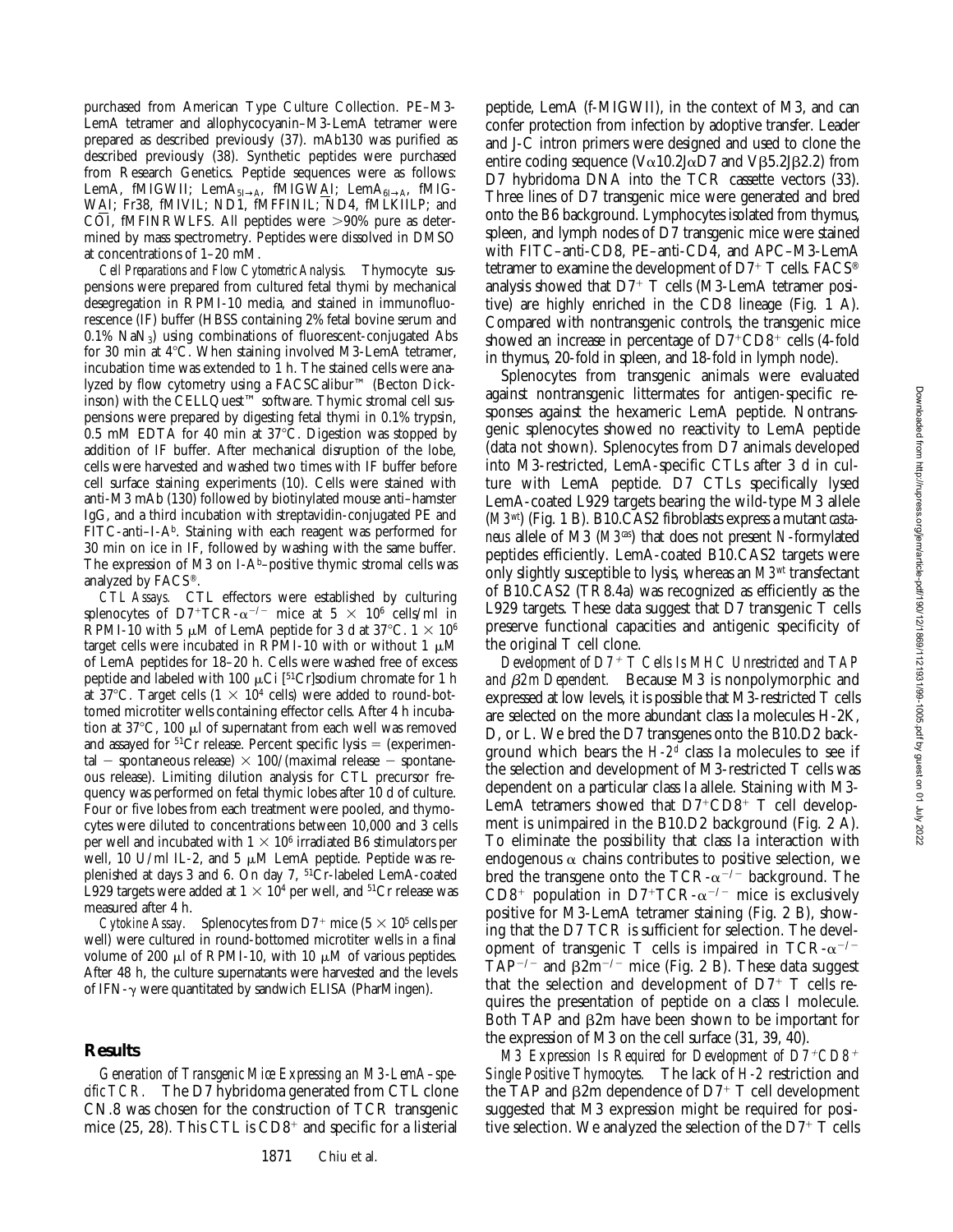

**Figure 1.** D7 transgenic mice develop increased numbers of CD8<sup>+</sup> cells that are M3 restricted and LemA specific. (A) Thymus, spleen, and lymph node cells from nontransgenic (D7Tg<sup>-</sup>) and D7 transgenic (D7Tg<sup>+</sup>) B6 animals were stained with FITC–anti-CD8 and APC–M3-LemA tetramers. Percentages of  $D7 TCR^+$  cells are indicated from a representative experiment. (B) Splenocytes from D7+TCR $\alpha$ <sup>-/-</sup> mice were incubated at 5  $\times$  $10^6$ /ml with 1  $\mu$ M LemA peptide for 3 d. Ficoll-purified effector cells were tested for cytolytic activity against L929, B10.CAS2 fibroblasts, and an M3wt transfectant (TR8.4a) in the presence (black bars) or absence (hatched bars) of 1  $\mu$ M LemA peptide at an E/T ratio of 10:1.

in FTOC in order to manipulate TCR access to M3 with an mAb (mAb130) that blocks M3-restricted CTL responses (31). Fetal thymic lobes were harvested from gestational day 16.5 D7+TCR- $\alpha$ <sup>-/-</sup> animals, and incubated either with anti-M3 or a control hamster Ab at 50  $\mu$ g/ml for 10 d. Additional lobes were incubated with anti–class Ia



M3-LemA Tetramer

**Figure 2.** Development of  $D7^+$  T cells is  $\beta$ 2m and TAP dependent, but MHC unrestricted. Splenocytes from wild-type (A) and mutant animals (B) of the indicated backgrounds were stained with FITC–anti-CD8 and with an APC-conjugated M3-LemA tetramer to assess development of M3-LemA–specific T cells. The percentage of double positive cells is indicated for each animal.

Abs or a control mouse Ab. Fig. 3 shows representative reduction in the percentage of  $CD8<sup>+</sup>$  single positive ( $CD8<sup>sp</sup>$ ) thymocytes in anti-M3–treated lobes. The average percent reduction was  $\sim 80\%$  (from average 20% reduced to 4%). Treatment with Ab to class Ia molecules had no effect, in agreement with our data for  $D7^+$  T cell development in different  $H$ -2 haplotypes. CD8<sup>sp</sup> thymocytes expressed  $\nabla$  $\beta$ 5 at high levels (data not shown), which is indicative of antigen specificity in the TCR- $\alpha^{-/-}$  background.

*D7*1 *T Cells Are Inefficiently Selected on an M3cas Allele.* We bred the D7 transgene onto an *H-2* recombinant background  $B6.R9$ , which expresses  $M3<sup>cas</sup>$ , to detect any effect of reduced M3 expression on thymic development. The *castaneus* allele of *M3* contains an amino acid substitution  $(Leu<sub>95</sub> \rightarrow Gln)$  that results in reduced recognition by M3specific CTLs (30). This substitution might affect M3 surface expression, as we were unable to detect M3 by IF staining on the surface of B6.R9 splenocytes (data not shown). Fig. 4 shows the relative efficacy of  $M3<sup>wt</sup>$  (B6) and  $M3<sup>cas</sup>$  (B6.R9) in selection of D7<sup>+</sup> T cells. In FTOC of  $D7^+$  B6 lobes, antigen-specific CD8<sup>sp</sup> thymocytes account for 13.4% of total thymocytes (57.8% of 23.2%). In comparison,  $D7$ <sup>+</sup> B6.R9 lobes have a reduced total percentage of  $CD8<sup>sp</sup>$  cells (11.5%), and only a minor proportion of these cells are antigen specific (15.9%). Thus, the total percentage of  $D7+CD8$ <sup>sp</sup> thymocytes in the B6.R9 background is reduced by  $\sim$ 85% (from 13.4 to 1.8%). The percentage of  $D7+CD8^{sp}$  thymocytes in the B6.R9 thymic lobes is reduced when anti-M3 Ab is present during FTOC (66  $\pm$  16% reduction, *n* = 6; data not shown). This indicates that the small percentage of  $D7+CD8^{sp}$  cells in the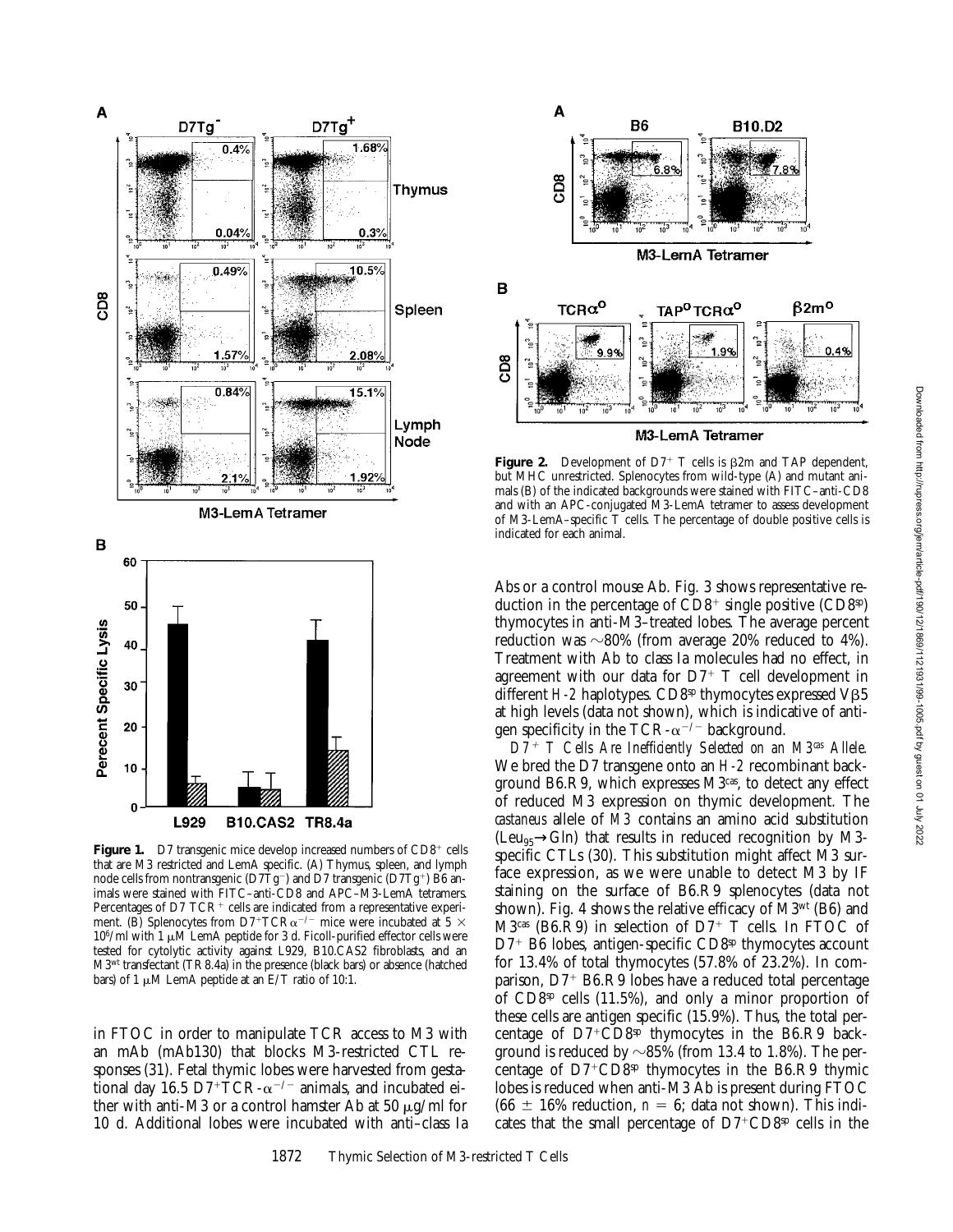

Figure 3. Development of D7<sup>+</sup> T cells in FTOC is M3 dependent. Thymic lobes were harvested from gestational day 16.5 D7+TCR $\alpha$ <sup>-</sup> mice. One lobe from each animal was incubated with Ab against either M3 or H-2Kb and H-2Db. The remaining lobe was incubated with an appropriate control Ab. After 10 d, lobes were harvested and stained with  $\rm\dot{C}y\dot{C}hrome-anti-CD4$ , PE-anti-CD8 $\alpha$ , and FITC-anti-V $\beta$ 5 to assess maturation of CD8<sup>sp</sup> transgenic thymocytes. All CD8<sup>sp</sup> thymocytes were  $V\beta5^+$ . The average reduction in CD8<sup>sp</sup> generation after incubation with anti-M3 was 70–85%. Ab against class Ia molecules had no effect. Results are representative from a total of nine pairs of thymic lobes.

B6.R9 thymus develop in an M3-dependent manner, despite the low level of expression of M3<sup>cas</sup>.

*Positive Selection of the D7 TCR Is Induced by N-formylated Peptides.* M3 binds *N*-formylated peptides with 100– 1,000-fold greater affinity than nonformylated peptides (12). Mitochondria are the only source of these peptides in mammalian cells. In a previous study, we showed that the mitochondrial peptides ND1 and COI bind M3 with higher affinity than the 11 remaining mitochondrial peptides (31). We also found that Fr38, a peptide from *Listeria monocytogenes*, which is not recognized by the D7 hybridoma, binds M3 with high affinity. To determine whether these peptides can induce increased surface expression of M3 on  $TAP^{-/-}$ thymic stromal cells, we cultured fetal thymic lobes from TAP<sup>-/-</sup> mice with or without 20  $\mu$ M peptide for 10 d, and harvested the cells to stain with anti–class II and anti-M3 Abs. Fig. 5 shows that ND1, COI, and Fr38 increase surface expression of M3 on I-A<sup>b+</sup> thymic stromal cells from TAP<sup>-/-</sup> mice. M3 expression is low on thymic stromal cells from B6 lobes as well (data not shown), staining at a similar level as cells from DMSO-treated  $TAP^{-/-}$  thymi in the absence of exogenous *N*-formylated peptide. The induced increase in expression of M3 is similar for these three peptides.

Because of the ability of these *N*-formylated peptides to stabilize surface expression of M3 on thymic stromal cells, we analyzed the role of each peptide in positive selection. Fig. 6 A shows representative staining of thymocytes developed in FTOC of D7<sup>+</sup>TCR- $\alpha^{-/-}$ TAP<sup>-7</sup> thymic lobes



**Figure 4.** The M3<sup>cas</sup> allele does not efficiently select  $D7+CD8^{sp}$  thymocytes. Gestational day 16.5 thymic lobes were harvested from D7 transgenic animals in either the B6 (*M3wt*) or B6.R9 (*M3cas*) backgrounds, and incubated for 10 d to assess the development of  $D7^+$  T cells on different *M3* alleles. Thymocytes were stained with PE–anti-CD4, FITC–anti-CD8, and with APC–M3-LemA tetramer. The percentage of CD8<sup>sp</sup> cells is reduced in the B6.R9 background (top). The surface expression of  $D7^+$ TCR on gated CD8<sup>sp</sup> cells, detected by M3-LemA tetramer, was displayed as a histogram (bottom). The numbers represent the percentage of CD8<sup>sp</sup> cells which are M3-LemA tetramer positive. Results are representative from two B6 thymic lobes and two B6.R9 lobes.

incubated with or without 20  $\mu$ M peptide for 10 d. Although each peptide was able to stabilize surface expression of M3, the increase in positive selection of CD8<sup>sp</sup> thymocytes varied between peptides. Fig. 6 B displays the percentage increase in CD8<sup>sp</sup> thymocytes between pairs of lobes from each animal. The average increase in CD8<sup>sp</sup> cells was approximately twofold for ND1 (1.85  $\pm$  0.65, *n* = 14) and COI (1.78  $\pm$  0.60, *n* = 20), and approximately threefold for Fr38 (2.86  $\pm$  1.15, *n* = 16). ND4 is a mitochondrial peptide that binds to M3 weakly and is very inefficient at stabilization of M3 on the cell surface. Incubation with ND4 caused no increase in positive selection of transgenic CD8<sup>sp</sup> thymocytes  $(1.05 \pm 0.31, n = 6)$ .

The ability of *N*-formylated peptides to increase development of functional CTL precursors was assessed by a limiting



**Figure 5.** *N*-formylated peptide increases surface expression of M3 on  $TAP^{-/-}$  thymic stromal cells. Gestational day 16.5 thymic lobes from TAP<sup>-/-</sup> animals were incubated with or without 20  $\mu$ M peptide for 10 d. Thymic stromal cells were harvested as described in Materials and Methods. Cells were stained with FITC-anti-I-A<sup>b</sup> and either anti-M3 or a control hamster Ab, followed by biotinylated anti–hamster Ig and PE-streptavidin. Histograms display the fluorescence intensity of staining with either anti-M3 (solid line) or the control Ab (dotted line) on I-Ab–positive cells.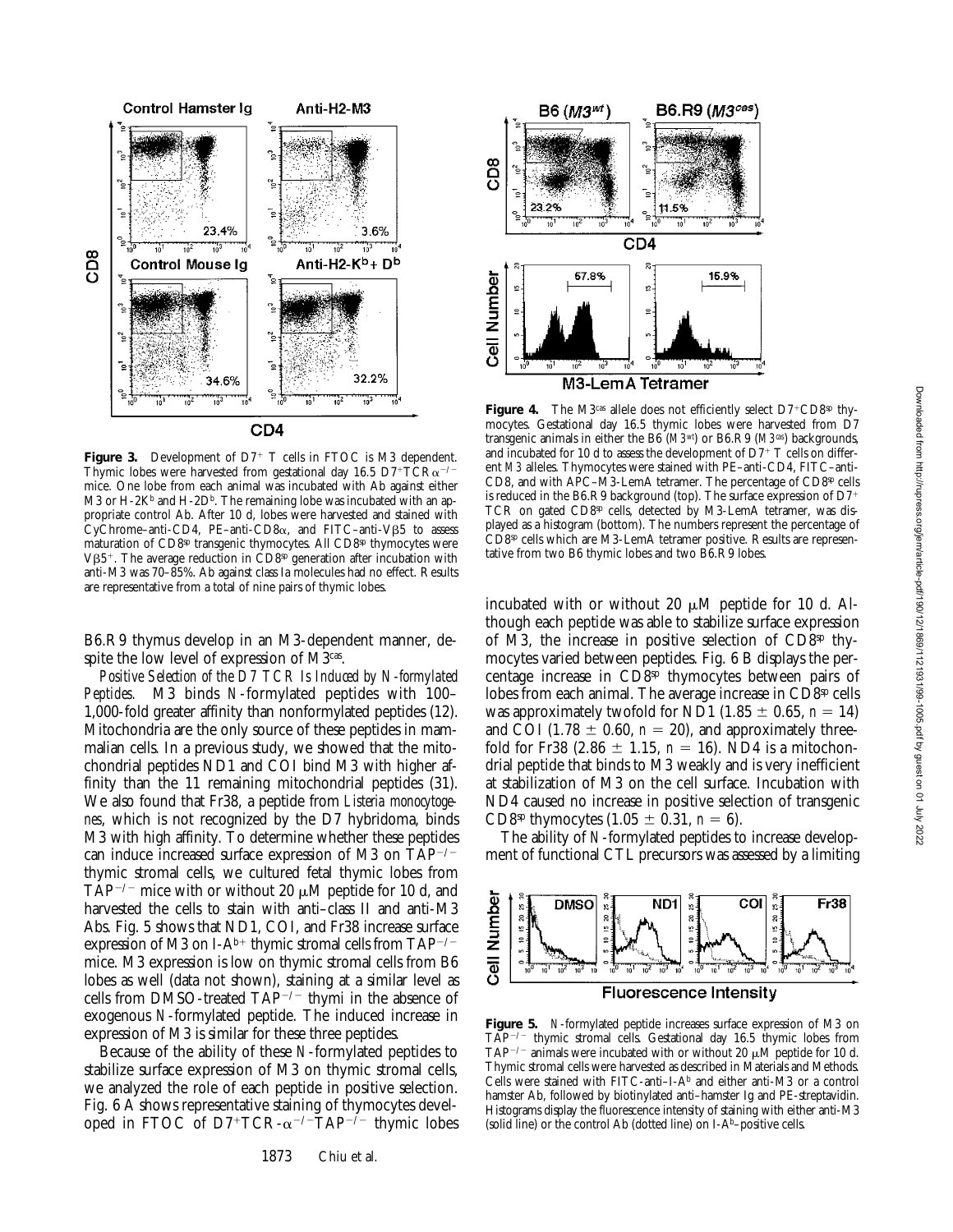



Figure 6. D7<sup>+</sup>CD8<sup>sp</sup> development is peptide dependent. (A) Thymic lobes from  $D7+TAP^{-/-}TCR\alpha^{-/-}$  mice were harvested on gestational day 16.5. One lobe from each animal was incubated with 20  $\mu$ M of the indicated *N*-formylated peptide from mitochondria (ND1 and COI) or *L. monocytogenes* (Fr38). The matching lobe was incubated with an appropriate concentration of solvent alone. After 10 d of culture, thymocytes were stained with CyChrome-anti-CD4, PE-anti-CD8α, and FITC-anti-Vβ5. All  $CD8<sup>sp</sup>$  thymocytes were V $\beta$ 5 positive. The plots are representative of experiments from several animals, with the percentage of  $CD8<sup>sp</sup>$  thymocytes indicated. (B) Relative increase in CD8sp cells was calculated for each pair of lobes as follows: % of CD8sp cells in the peptide-treated lobe/% of CD8<sup>sp</sup> cells in the control lobe. Circles represent pairs of thymic lobes, and the horizontal bar indicates the mean value. For ND1,  $n = 14$ ; for

COI,  $n = 20$ ; for Fr38,  $n = 16$ ; and for ND4,  $n = 6$ . No significant differences in the total number of thymocytes were observed between peptidetreated lobes and controls. (C) Increase in functional development in peptide treated lobes was calculated in a limiting dilution CTL development assay. After 10 d of culture as above, four or five lobes were pooled, and thymocytes were diluted in series ranging from 10,000 to 3 cells per well and incubated with B6 stimulators, IL-2, and LemA peptide. On day 7, 51Cr-labeled, LemA-coated RMA cells were used as targets for CTL assay. Percent increase in CTL precursor (CTL p) frequency is calculated as follows: [(number of positive wells from peptide-treated lobes/number of positive wells from the control lobes)  $-1$   $\times$  100. Wells were considered positive if the total counts released were 3 SD above the spontaneous release value.

dilution assay. Thymocytes from peptide-treated lobes from  $D7+TCR-\alpha^{-/-}TAP^{-/-}$  animals were compared with the control partner lobes. The pooled lobes from each group were diluted to concentrations between 10,000 and 3 per well and incubated with LemA peptide and irradiated stimulators to allow the development of CTLs. Each peptide induced at least a threefold increase in functional CTL precursors (Fig. 6 C), indicating effective positive selection by two mitochondrial peptides and one bacterial sequence.

*Negative Selection Is Efficiently Mediated by M3.* Because of the low level of expression of M3 compared with class Ia molecules, we sought to determine if negative selection was effectively mediated by M3. Thymic lobes from  $D7$ <sup>+</sup> TCR- $\alpha$ <sup>-/-</sup> mice were incubated with or without 20  $\mu$ M LemA peptide for 10 d, and cells were stained for CD4, CD8, and either anti- $V\beta5$  or M3-LemA binding. Both the percentage of  $CD4+CD8+$  double positive cells and the percentage of CD8sp cells were significantly reduced (Fig. 7). Double positive cells were reduced by 70–85%, and CD8sp cells were reduced by 40–60%. The remaining CD8sp cells in peptide-treated lobes had reduced TCR expression as assessed by either  $V\beta5$  staining or M3-LemA staining (data not shown). In addition, total cell counts were also reduced in peptide-treated lobes (2.4  $\pm$  0.23  $\times$  10<sup>5</sup> cells/lobe without peptide,  $1.2 \pm 0.3 \times 10^5$  cells/lobe with  $20 \mu M$  LemA). A similar effect was observed when lobes were incubated with a LemA variant (LemA $_{6I\rightarrow A}$ , fMIGWIA), a weak agonist which stimulates  $D7$ <sup>+</sup> T cells minimally. Percentage reduction in LemA $_{6I\rightarrow A}$  treated lobes was  $\sim$ 80% for  $CD4+CD8$ <sup>+</sup> double positive, and 20% for CD8<sup>sp</sup> (data not shown). In contrast to LemA and LemA $_{6I\rightarrow A}$ , the peptides that promote positive selection (ND1, COI, and Fr38) elicit no response from  $D7^+$  T cells, even at 10  $\mu$ M concentrations (Fig. 8). Thus, M3 is capable of effective negative selection even with weak agonist peptides.

#### **Discussion**

To determine whether MHC class Ib molecules can contribute to thymic education in the same manner as class



Figure 7. M3 efficiently mediates negative selection. Gestational day 16.5 thymic lobes from  $\rm \ddot{D}7^{+}TCR\alpha^{-/-}$  mice were harvested and incubated in the presence or absence of 20  $\mu$ M LemA peptide. After 10 d, thymocytes were stained with CyChrome–anti-CD4, PE–anti-CD8, and  $FITC$ –anti-V $\beta$ 5. Percentages are indicated in quadrants. Results are representative from a total of four pairs of thymic lobes.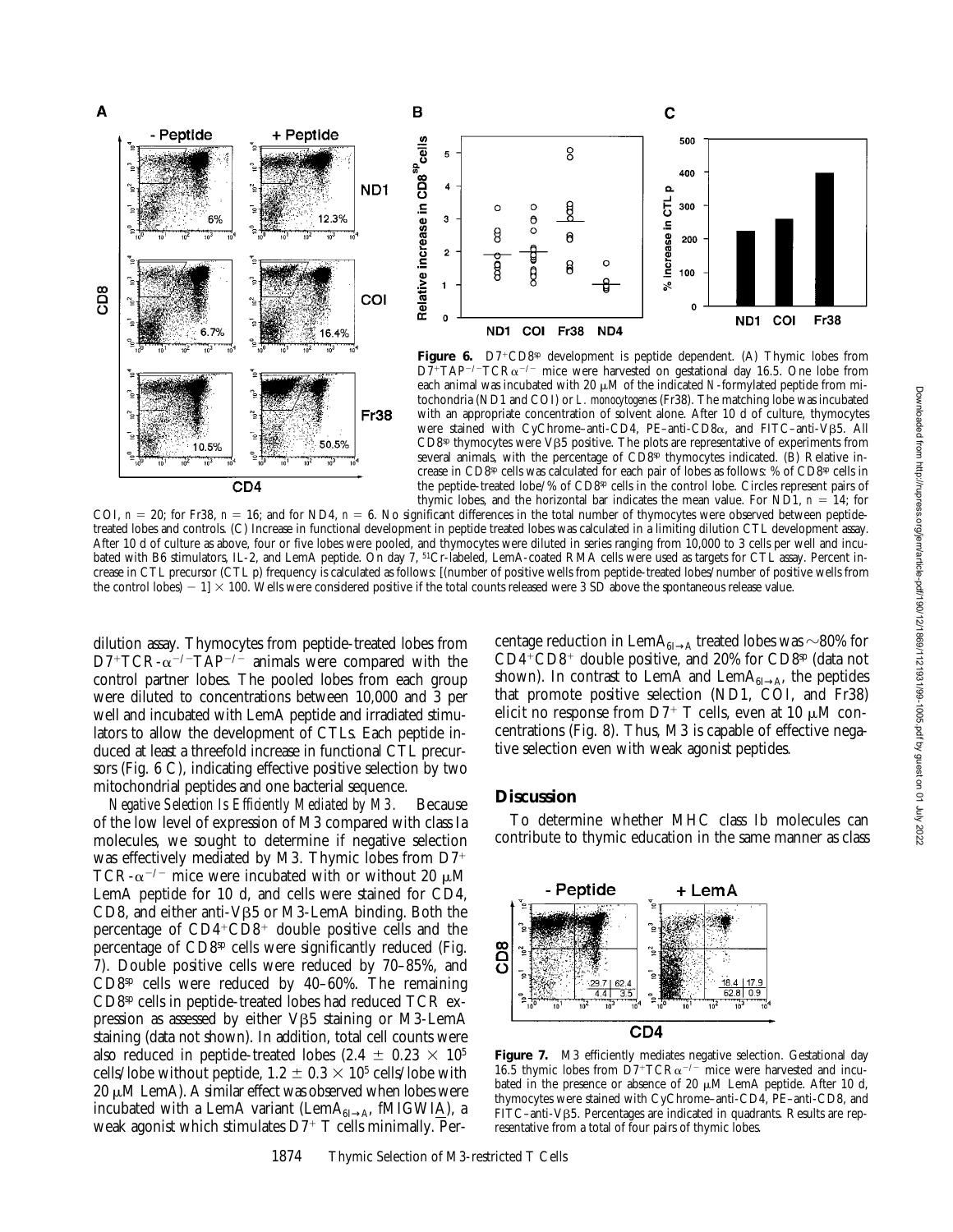

**Figure 8.** D7 splenocytes respond to LemA and LemA $_{6I\rightarrow A}$ , but not to mitochondrial peptides. Splenocytes from a  $D7$ <sup>+</sup> B6 animal were incubated with 10  $\mu$ M of the indicated peptides at 5  $\times$  10<sup>5</sup> cells per well in a 96-well plate. After 2 d of culture, supernatants were harvested for analysis of IFN- $\gamma$  secretion by ELISA.

Ia molecules, we analyzed positive and negative selection in TCR transgenic animals bearing the D7 TCR- $\alpha$ / $\beta$  specific for the listerial peptide LemA in the context of M3. M3 plays the dominant role in positive selection of the D7 TCR, as shown by the impaired development of transgenic thymocytes in the presence of anti-M3 blocking Ab, or in the presence of the *castaneus* mutant M3 allele. Although selection was significantly diminished in the B6.R9 (M3<sup>cas</sup>) background, incubation with anti-M3 Ab further reduced the percentage of  $D7+CD8^{sp}$  thymocytes, suggesting that  $M3<sup>cas</sup>$  is capable of selecting some  $D7<sup>+</sup>$  T cells. This is consistent with the ability of B6.R9 animals to develop allogeneic responses against M3wt molecules (41, 42). No apparent contribution is required from class Ia molecules, as suggested by the development of transgenic T cells in an MHC-unrestricted fashion. Peptide is required for positive selection of D7 TCR, as shown by the differential rescue of CD8<sup>sp</sup> development in TAP<sup> $-/-$ </sup> fetal thymic lobes by four peptides from mitochondria and bacteria. The concentration of peptide (20  $\mu$ M) used in these FTOCs increased the surface expression of M3 on thymic stromal cells significantly over background levels. Because of the hydrophobicity of M3-binding peptides, higher concentrations of peptide caused precipitation. Negative selection is also mediated by addition of the antigenic peptide to  $TCR-\alpha^{-/-}$ FTOCs. Thus, M3 is responsible for both positive and negative selection of M3-restricted T cells.

It is of interest that M3 is a potent positive selecting element, despite surface expression levels in the thymus that are undetectable by IF staining in wild-type animals (31). Because M3 can bind only two mitochondrial peptides with high affinity (31, 42), it is likely that the majority of M3 molecules on the cell surface are occupied by these

1875 Chiu et al.

ligands. The remaining mitochondrial ligands may also contribute, depending on the balance of affinity and abundance, which is currently unexplored. By comparison, the pool of 105–106 class Ia molecules on each cell presents as many as 103–104 different self-peptides (43). Although the expression level of M3 is about one to two orders of magnitude lower than that of class Ia molecules, the total number of identical M3 self-peptide complexes such as M3– ND1 or M3–COI complexes may be comparable to the number of any given class Ia–peptide complex, because of the greater numbers of ligands competing for presentation on class Ia molecules. A similar argument can be made in comparing low levels of M3 in the wild-type animal to low levels of class Ia in TAP $^{-/-}$  animals. We have shown previously that M3 behaves in a wild-type background as a class Ia molecule does in a  $TAP^{-/-}$  background because of a limited supply of endogenous peptides. However, class Ia molecules expressed at low levels in  $TAP^{-/-}$  animals are not sufficient to support positive selection (1). It is possible that even in the absence of TAP, the supply of peptides available to class Ia molecules in the endoplasmic reticulum still has sufficient diversity to dilute any particular MHC– peptide combination below the minimum level required for positive selection. Additionally, we have shown that M3–peptide complexes on the cell surface are more longlived than class Ia complexes (31). The combined effect of limited ligand diversity and surface stability may explain the ability of M3 to select M3-restricted T cells.

The peptides used in these experiments differed in their ability to promote positive selection. Incubation with listerial Fr38 peptide increased CD8sp development more effectively than the self-derived mitochondrial peptides. Correspondingly, the percentage of CD8<sup>sp</sup> cells in Fr38-treated  $D7^+TCR$ - $\alpha^{-/-}TAP^{-/-}$  lobes was, on average, greater than that in D7+TCR- $\alpha$ <sup>-/-</sup> lobes (Fig. 6 A and Fig. 7). Because the ability to bind and stabilize M3 is not significantly different between ND1 or COI and Fr38, this suggests that peptide sequence can impact M3-restricted selection. An explanation for the efficiency of Fr38 at enhancing LemA-specific TCR selection may be provided by the nature of the M3 peptide binding groove. In the crystal structure of M3, the second residue is partially exposed to the TCR contact surface, while the side chains of residues three and four are buried. The position five side chain points up, and then a position six residue would be buried (13). Fr38 and LemA share the second amino acid (Ile) and a similar fifth residue (Ile in LemA, Leu in Fr38), whereas ND1 and COI share phenylalanine as the second residue, and have a fifth residue which is dissimilar to LemA (Asn in ND1 and Arg in COI). Notably, we found that a Lem $A_{5I\rightarrow A}$  variant with a substitution at position five is a nonagonist (Chiu, N.M., and C.-R. Wang, unpublished results), indicating that this residue may be an important contact residue for the D7 TCR. However, as is the case for class Ia–restricted selection (9, 10), sequences lacking similarity to the antigenic peptide, i.e., ND1 and COI, are also able to promote positive selection, although not to wild-type levels.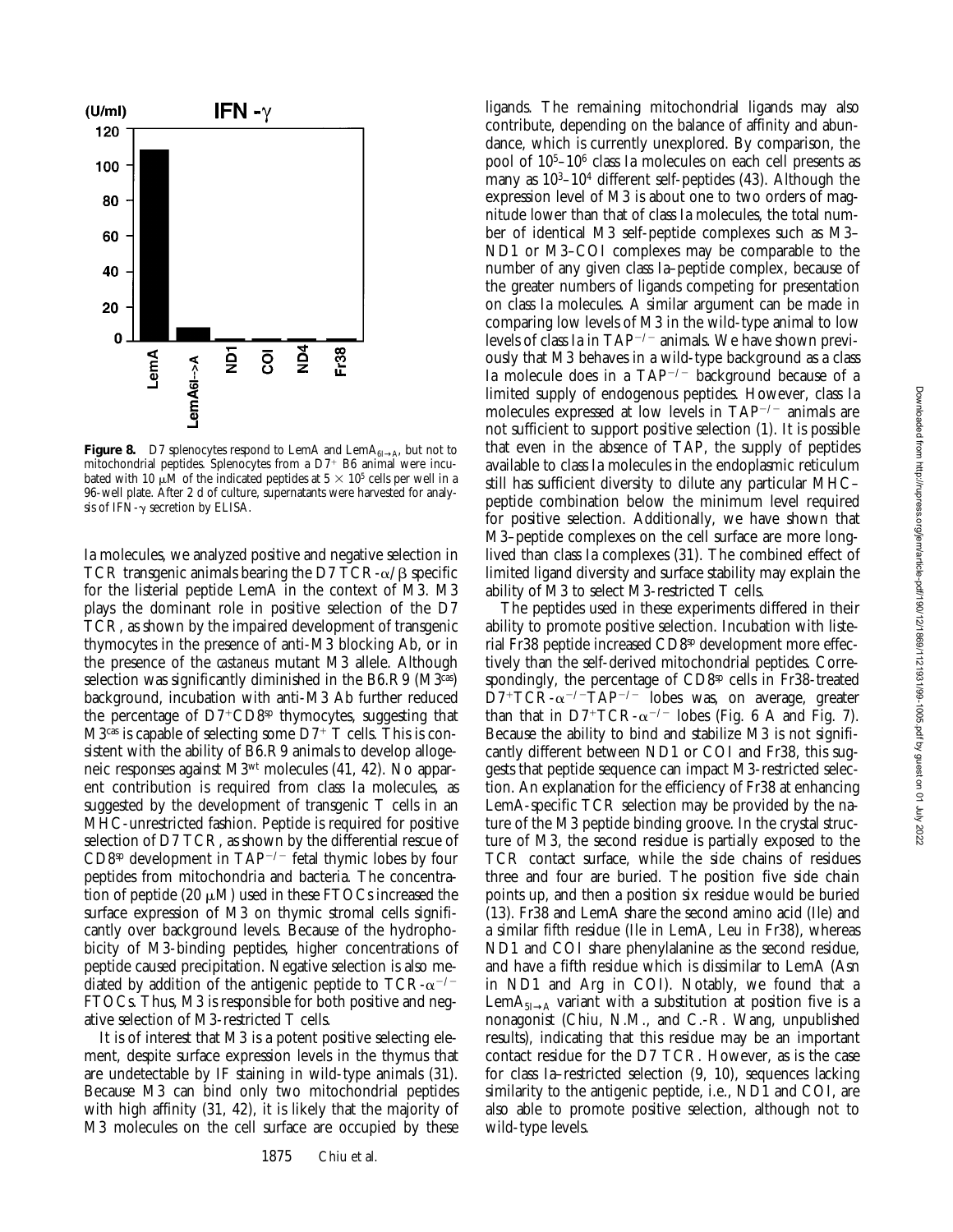Although M3 has 100–1,000-fold greater affinity for *N*-formylated over unformylated peptides (12), a potential role of unformylated peptide–M3 complex in thymic selection cannot be ruled out. Unformylated peptides can stimulate CTLs when present at high concentrations (12). However, even at high concentrations, unformylated peptides do not stabilize M3 on the cell surface. It remains possible that some unformylated peptide(s) with low affinity for M3 is present in such high abundance that it can contribute to positive selection. Positive selection of class Iarestricted CD8<sup>sp</sup> thymocytes has been shown to be effective even with low affinity self-peptides (10). We are currently attempting to elute naturally processed self-ligand from M3 by immunoaffinity chromatography. This may provide insight into the proportion of M3 molecules on the cell surface, which may contain nonmitochondrial peptides.

The limitation in diversity of peptide bound to M3 has implications for the breadth of M3's role in selection. A diverse peptide supply has been shown to be important for the restoration both of normal amounts of positive selection and of a broad repertoire of class I–restricted responses  $(1, 2)$ . This has also been shown to be the case in H-2M<sup>-/-</sup> animals and "single peptide" MHC transgenic mice for class II–restricted responses (44, 45). Since M3 has such a small repertoire of self-ligands, the diversity and total number of M3-restricted T cells may be reduced as a consequence. That the contribution of class Ib molecules to positive selection has a limit is demonstrated by the reduced numbers of  $CD8^+$  cells in  $K^bD^b$  double-knockout animals (46).

It has been proposed that the selective advantage of presenting numerous foreign peptides has driven the polymorphism of class Ia molecules, but that the mechanisms for self-tolerance provide pressure of an opposite type. After thymocytes rearrange the antigen receptor genes to randomly generate diversity, a large proportion of thymocytes is negatively selected. An increase in numbers of polymorphic class Ia molecules, while expanding the range and diversity of foreign peptides that can be presented, may eventually decrease the responding TCR repertoire by a greater factor (47). This would occur if the range of self-peptides presented also increases and removes an additional subset of the TCR repertoire. A less polymorphic molecule may evolve a specialized function, for instance, presentation of a commonly encountered pathogenic epitope. The conservation of such a sequence serves to present the pathogen efficiently, while the limited polymorphism allows a reliably small set to be removed from the T cell repertoire. This strategy is particularly effective if the pathogenic epitope is never, or rarely, found in the repertoire of selfantigens. Human CD1 molecules exemplify this strategy by presenting bacterial lipids to T cells (48, 49). M3 also follows this strategy by presenting low amounts of a small set of self-peptides, allowing positive selection, while responding to a class of bacterial *N*-formylated peptide antigens that are present in large amounts exclusively during an infection. Therefore, selection of M3–restricted T cells can serve as a model for other nonpolymorphic class Ib molecules with restricted ligand specificity.

We thank Ms. Katerina Radkevich, Suiying Huang, and Candice Mulder for technical assistance; Dr. Steve Reiner for helpful discussions in constructing TCR transgenic mice; and Drs. Cristina Girao and Philip G. Ashton-Rickardt for advice on the FTOC system.

N.M. Chiu is a trainee of the Medical Scientist Training Program. This work was supported by a Searle Scholar's Award to C.-R. Wang, and by National Institutes of Health grant AI40310.

Address correspondence to Chyung-Ru Wang, Gwen Knapp Center for Lupus and Immunology Research, University of Chicago, 924 East 57th St., Chicago, IL 60637-5420. Phone: 773-702-4727; Fax: 773-702- 1576; E-mail: cwang@midway.uchicago.edu

*Submitted: 17 June 1999 Revised: 23 September 1999 Accepted: 27 September 1999*

## **References**

- 1. Ashton-Rickardt, P.G., L. Van Kaer, T.N. Schumacher, H.L. Ploegh, and S. Tonegawa. 1993. Peptide contributes to the specificity of positive selection of  $CD8^+$  T cells in the thymus. *Cell.* 73:1041–1049.
- 2. Hogquist, K.A., M.A. Gavin, and M.J. Bevan. 1993. Positive selection of  $CD8^+$  T cells induced by major histocompatibility complex binding peptides in fetal thymic organ culture. *J. Exp. Med.* 177:1469–1473.
- 3. Ashton-Rickardt, P.G., A. Bandeira, J.R. Delaney, L. Van Kaer, H.P. Pircher, R.M. Zinkernagel, and S. Tonegawa. 1994. Evidence for a differential avidity model of T cell se-

lection in the thymus. *Cell.* 76:651–663.

- 4. Hogquist, K.A., S.C. Jameson, W.R. Heath, J.L. Howard, M.J. Bevan, and F.R. Carbone. 1994. T cell receptor antagonist peptides induce positive selection. *Cell.* 76:17–27.
- 5. Sebzda, E., V.A. Wallace, J. Mayer, R.S. Yeung, T.W. Mak, and P.S. Ohashi. 1994. Positive and negative thymocyte selection induced by different concentrations of a single peptide. *Science.* 263:1615–1618.
- 6. Hogquist, K.A., S.C. Jameson, and M.J. Bevan. 1995. Strong agonist ligands for the T cell receptor do not mediate positive selection of functional CD8<sup>+</sup> T cells. *Immunity*. 3:79-86.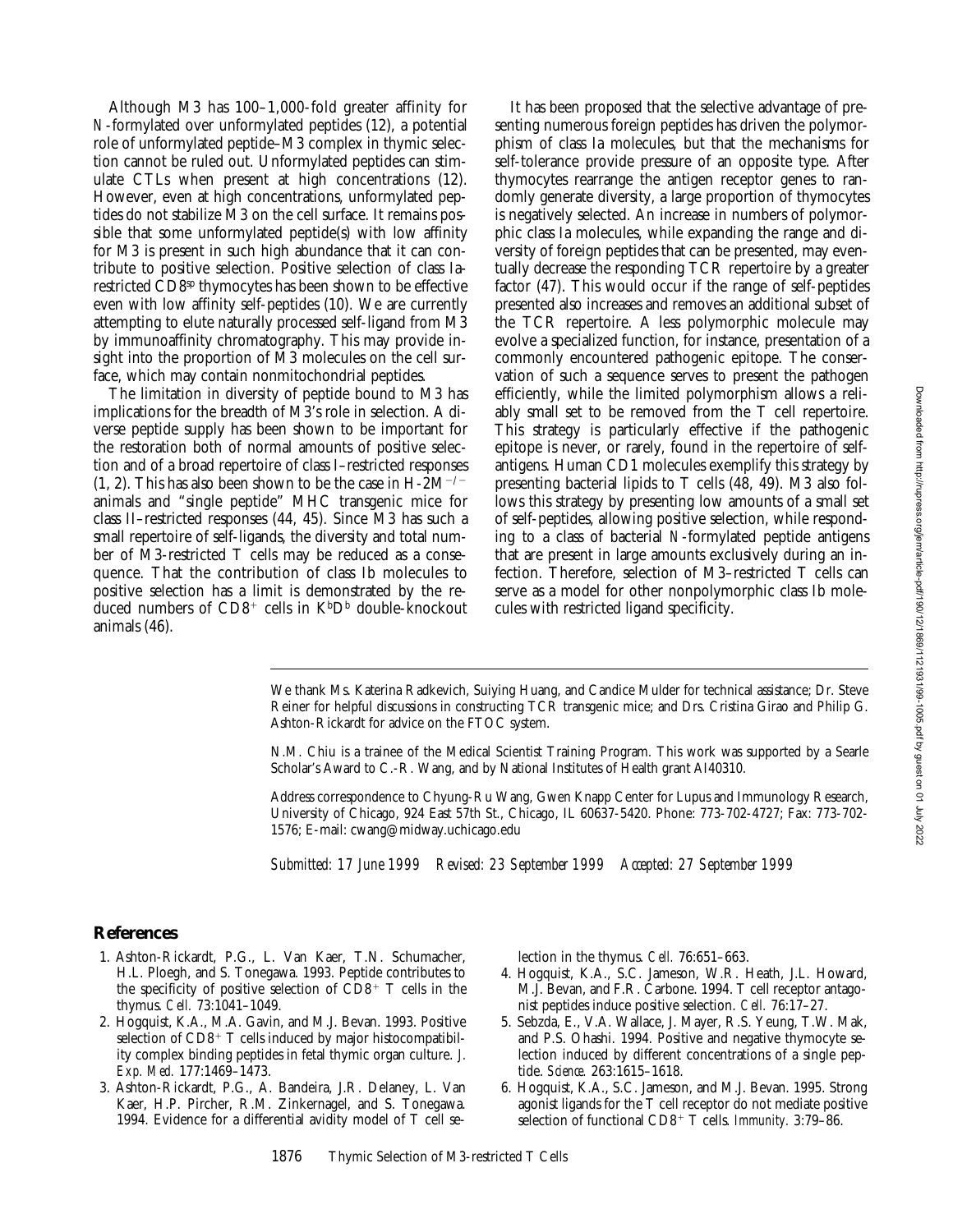- 7. Alam, S.M., P.J. Travers, J.L. Wung, W. Nasholds, S. Redpath, S.C. Jameson, and N.R. Gascoigne. 1996. T-cell-receptor affinity and thymocyte positive selection. *Nature.* 381:616–620.
- 8. Pawlowski, T.J., M.D. Singleton, D.Y. Loh, R. Berg, and U.D. Staerz. 1996. Permissive recognition during positive selection. *Eur. J. Immunol.* 2:851–857.
- 9. Hogquist, K.A., A.J. Tomlinson, W.C. Kieper, M.A. Mc-Gargill, M.C. Hart, S. Naylor, and S.C. Jameson. 1997. Identification of a naturally occurring ligand for thymic positive selection. *Immunity.* 6:389–399.
- 10. Hu, Q., C.R. Bazemore Walker, C. Girao, J.T. Opferman, J. Sun, J. Shabanowitz, D.F. Hunt, and P.G. Ashton-Rickardt. 1997. Specific recognition of thymic self-peptides induces the positive selection of cytotoxic T lymphocytes. *Immunity.* 7:221–231.
- 11. Shawar, S.M., R.G. Cook, J.R. Rodgers, and R.R. Rich. 1990. Specialized functions of MHC class I molecules. I. An *N*-formyl peptide receptor is required for construction of the class I antigen. Mta. *J. Exp. Med.* 171:897–912.
- 12. Smith, G.P., V.M. Dabhi, E.G. Pamer, and K.F. Lindahl. 1994. Peptide presentation by the MHC class Ib molecule, H2-M3. *Int. Immunol.* 6:1917–1926.
- 13. Wang, C.-R., A.R. Castano, P.A. Peterson, C. Slaughter, K.F. Lindahl, and J. Deisenhofer. 1995. Nonclassical binding of formylated peptide in crystal structure of the MHC class Ib molecule H2-M3. *Cell.* 82:655–664.
- 14. Kurepa, Z., C.A. Hasemann, and J. Forman. 1998. Qa-1b binds conserved class I leader peptides derived from several mammalian species. *J. Exp. Med.* 188:973–978.
- 15. Braud, V., E.Y. Jones, and A. McMichael. 1997. The human major histocompatibility complex class Ib molecule HLA-E binds signal sequence-derived peptides with primary anchor residues at positions 2 and 9. *Eur. J. Immunol.* 27:1164–1169.
- 16. O'Callaghan, C.A., J. Tormo, B.E. Willcox, V.M. Braud, B.K. Jakobsen, D.I. Stuart, A.J. McMichael, J.I. Bell, and E.Y. Jones. 1998. Structural features impose tight peptide binding specificity in the nonclassical MHC molecule HLA-E. *Mol. Cell.* 1:531–541.
- 17. Shawar, S.M., J.M. Vyas, J.R. Rodgers, and R.R. Rich. 1994. Antigen presentation by major histocompatibility complex class I-B molecules. *Annu. Rev. Immunol.* 12:839–880.
- 18. Lindahl, K.F., D.E. Byers, V.M. Dabhi, R. Hovik, E.P. Jones, G.P. Smith, C.-R. Wang, H. Xiao, and M. Yoshino. 1997. H2-M3, a full-service class Ib histocompatibility antigen. *Annu. Rev. Immunol.* 15:851–879.
- 19. Shawar, S.M., J.M. Vyas, E. Shen, J.R. Rodgers, and R.R. Rich. 1993. Differential amino-terminal anchors for peptide binding to H-2M3ª or H-2K<sup>b</sup> and H-2D<sup>b</sup>. *J. Immunol.* 151: 201–210.
- 20. Fischer Lindahl, K., M. Bocchieri, and R. Riblet. 1980. Maternally transmitted target antigen for unrestricted killing by NZB T lymphocytes. *J. Exp. Med.* 152:1583–1595.
- 21. Loveland, B., C.-R. Wang, H. Yonekawa, E. Hermel, and K.F. Lindahl. 1990. Maternally transmitted histocompatibility antigen of mice: a hydrophobic peptide of a mitochondrially encoded protein. *Cell.* 60:971–980.
- 22. Wang, C.-R., B.E. Loveland, and K.F. Lindahl. 1991. *H-2M3* encodes the MHC class I molecule presenting the maternally transmitted antigen of the mouse. *Cell.* 66:335–345.
- 23. Morse, M.C., G. Bleau, V.M. Dabhi, F. Hetu, E.A. Drobetsky, K.F. Lindahl, and C. Perreault. 1996. The *COI* mitochondrial gene encodes a minor histocompatibility antigen presented by H2-M3. *J. Immunol.* 156:3301–3307.
- 24. Lenz, L.L., B. Dere, and M.J. Bevan. 1996. Identification of an H2-M3-restricted *Listeria* epitope: implications for antigen presentation by M3. *Immunity.* 5:63–72.
- 25. Nataraj, C., G.R. Huffman, and R.J. Kurlander. 1998. H2M3wt-restricted, *Listeria monocytogenes*-immune CD8 T cells respond to multiple formylated peptides and to a variety of gram-positive and gram-negative bacteria. *Int. Immunol.* 10:7–15.
- 26. Gulden, P.H., P. Fischer, N.E. Sherman, W. Wang, V.H. Engelhard, J. Shabanowitz, D.F. Hunt, and E.G. Pamer. 1996. A *Listeria monocytogenes* pentapeptide is presented to cytolytic T lymphocytes by the H2-M3 MHC class Ib molecule. *Immunity.* 5:73–79.
- 27. Princiotta, M.F., L.L. Lenz, M.J. Bevan, and U.D. Staerz. 1998. H2-M3 restricted presentation of a *Listeria*-derived leader peptide. *J. Exp. Med.* 187:1711–1719.
- 28. Nataraj, C., M.L. Brown, R.M. Poston, S.M. Shawar, R.R. Rich, K.F. Lindahl, and R.J. Kurlander. 1996. H2-M3wtrestricted, *Listeria monocytogenes*-specific CD8 T cells recognize a novel, hydrophobic, protease-resistant, periodate-sensitive antigen. *Int. Immunol.* 8:367–378.
- 29. Richards, S., M. Bucan, K. Brorson, M.C. Kiefer, S.W. Hunt, H. Lehrach, and K.F. Lindahl. 1989. Genetic and molecular mapping of the *Hmt* region of mouse. *EMBO (Eur. Mol. Biol. Organ.) J.* 8:3749–3757.
- 30. Wang, C.-R., and K.F. Lindahl. 1993. HMT, encoded by *H-2M3*, is a neoclassical major histocompatibility class I antigen. *Proc. Natl. Acad. Sci. USA.* 90:2784–2788.
- 31. Chiu, N.M., T. Chun, M. Fay, M. Mandal, and C.-R. Wang. 1999. The majority of H2-M3 is retained intracellularly in a peptide-receptive state and traffics to the cell surface in the presence of *N*-formylated peptides. *J. Exp. Med.* 190: 423–434.
- 32. Casanova, J.L., P. Romero, C. Widmann, P. Kourilsky, and J.L. Maryanski. 1991. T cell receptor genes in a series of class I major histocompatibility complex–restricted cytotoxic T lymphocyte clones specific for a *Plasmodium berghei* nonapeptide: implications for T cell allelic exclusion and antigen-specific repertoire. *J. Exp. Med.* 174:1371–1383.
- 33. Kouskoff, V., K. Signorelli, C. Benoist, and D. Mathis. 1995. Cassette vectors directing expression of T cell receptor genes in transgenic mice. *J. Immunol. Methods.* 180:273–280.
- 34. Chen, Y.H., N.M. Chiu, M. Mandal, N. Wang, and C.-R. Wang. 1997. Impaired NK1<sup>+</sup> T cell development and early IL-4 production in CD1-deficient mice. *Immunity.* 6:459–467.
- 35. Diaz, P., D. Cado, and A. Winoto. 1994. A locus control region in the T cell receptor alpha/delta locus. *Immunity.* 1:207–217.
- 36. Malissen, M., K. Minard, S. Mjolsness, M. Kronenberg, J. Goverman, T. Hunkapiller, M.B. Prystowsky, Y. Yoshikai, F. Fitch, T.W. Mak, et al. 1984. Mouse T cell antigen receptor: structure and organization of constant and joining gene segments encoding the  $\beta$  polypeptide. *Cell.* 37:1101– 1110.
- 37. Kerksiek, K.M., D.H. Busch, I.M. Pilip, S.E. Allen, and E.G. Pamer. 1999. H2-M3–restricted T cells in bacterial infection: rapid primary but diminished memory responses. *J. Exp. Med.* 190:195–204.
- 38. Mandal, M., X.R. Chen, M.L. Alegre, N.M. Chiu, Y.H. Chen, A.R. Castaño, and C.-R. Wang. 1998. Tissue distribution, regulation and intracellular localization of murine CD1 molecules. *Mol. Immunol.* 35:525–536.
- 39. Lindahl, K.F., and J. Langhorne. 1981. Medial histocompati-